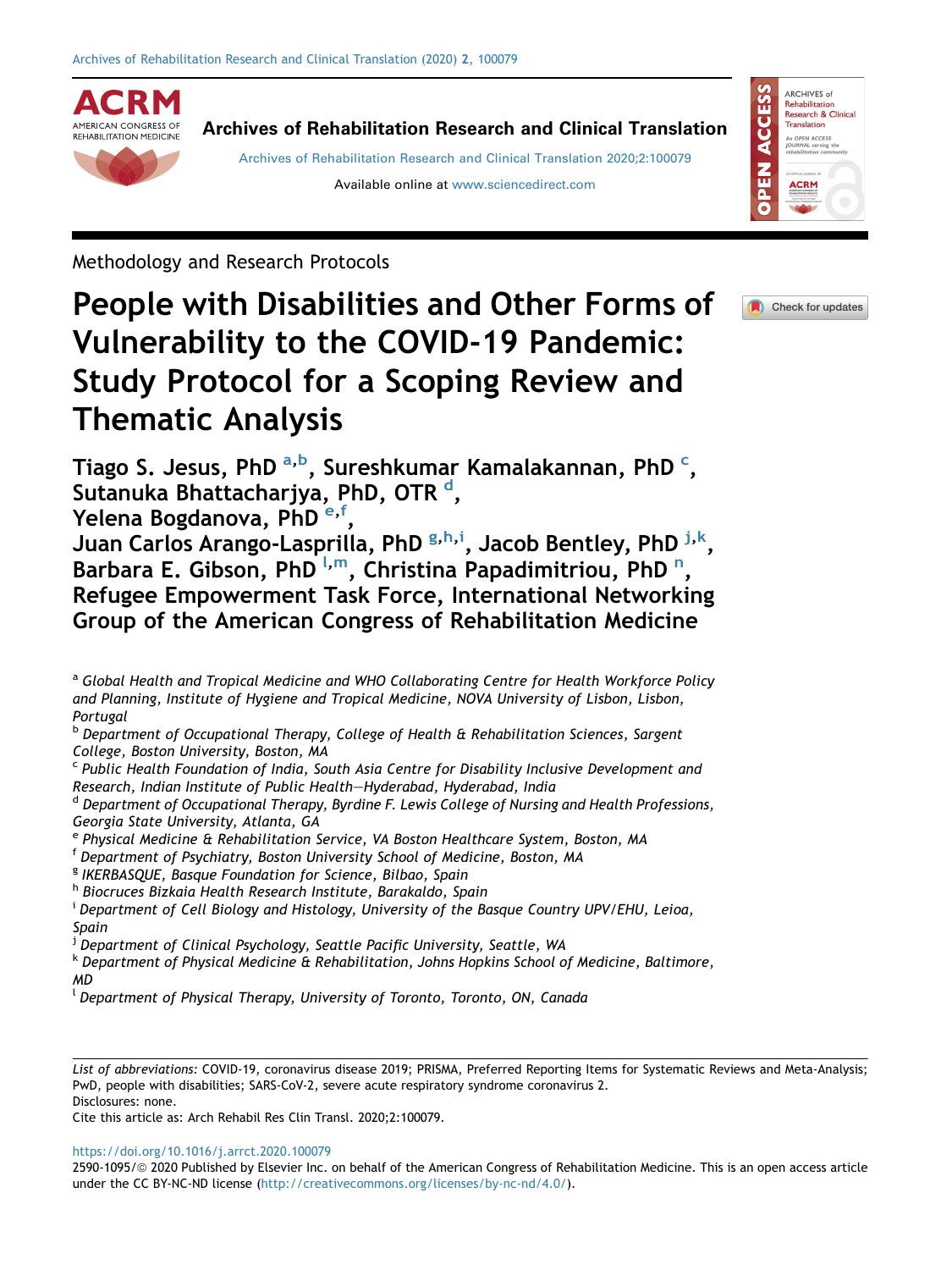<span id="page-1-0"></span><sup>m</sup> Bloorview Research Institute, Holland Bloorview Kids Rehabilitation Hospital, Toronto, ON, Canada

<span id="page-1-1"></span><sup>n</sup> School of Health Sciences, Departments of Interdisciplinary Health Sciences, and Sociology, Oakland University, Rochester, MI

| Abstract Objectives: To develop a protocol for a scoping review mapping as well as themat-<br><b>KEYWORDS</b><br>ically analyzing the literature on the effect of, and responses to, the coronavirus disease 2019<br>Coronavirus;<br>(COVID-19) pandemic, focused on people with disabilities with other layers of individual<br>Disabled persons;<br>vulnerability or social disadvantage.<br>Rehabilitation;<br>Methods: We will search scientific databases (Medline/PubMed, Web of Science, Scopus, Age-<br>Vulnerable<br>Line, PsycINFO, CINAHL, ERIC) and preprint servers (MedRxiv, SocArXiv, PsyArXiv). Google<br>populations<br>searches, snowballing, and key-informant strategies were also used, including a focus on the<br>gray literature (eg, official reports). Peer-reviewed and preprint publications will be covered<br>in 6 languages, and the gray literature in English. Publications will be included if they address<br>individuals with disabilities; the COVID-19 pandemic or subsequent socioeconomic or occupa-<br>tional effects; and individual or social vulnerabilities, including any form of discrimination,<br>marginalization, or social disadvantage. Two independent reviewers will perform eligibility de- |
|----------------------------------------------------------------------------------------------------------------------------------------------------------------------------------------------------------------------------------------------------------------------------------------------------------------------------------------------------------------------------------------------------------------------------------------------------------------------------------------------------------------------------------------------------------------------------------------------------------------------------------------------------------------------------------------------------------------------------------------------------------------------------------------------------------------------------------------------------------------------------------------------------------------------------------------------------------------------------------------------------------------------------------------------------------------------------------------------------------------------------------------------------------------------------------------------------------------------------------------------------|
| cisions and key data extractions. Beyond mapping the literature, the results will thematically<br>analyze any disproportionate risks people with disabilities and other forms of vulnerability<br>experience in terms of being infected by COVID-19, having severe health consequences, and<br>facing negative socioeconomic effects. Actions taken or recommended to reduce identified in-<br>equalities will also be synthesized. Our entire research team, with diverse backgrounds, will be<br>involved in the synthesis.<br>Conclusions: This review, which we plan to expedite, aims to inform policy makers, health au-<br>thorities, disability advocates, and other stakeholders regarding the needs and ways to pro-<br>mote equity and disability-inclusive responses to the COVID-19 pandemic and the resultant<br>socioeconomic shockwaves.<br>© 2020 Published by Elsevier Inc. on behalf of the American Congress of Rehabilitation Medi-<br>cine. This is an open access article under the CC BY-NC-ND license (http://creativecommons.<br>org/licenses/by-nc-nd/4.0/).                                                                                                                                                            |

Severe acute respiratory syndrome coronavirus 2 (SARS-CoV-2) is the strain of coronavirus disease 2019 (COVID-19) that caused a recent global public health and economic crisis of rare proportions. However, the effect of the COVID-19 pandemic has not been equal across populations. $1,2$  $1,2$  $1,2$  Many populations have been vulnerable, including but not limited to older individuals and people with chronic health conditions and disabilities.<sup>[1](#page-7-0),[3-6](#page-7-2)</sup> For instance, minorities or socially disadvantaged populations can also be disproportionally affected by COVID-19, such as African Americans; Hispanics; refugees; migrants; indigenous people; uninsured individuals; prisoners; and those who are institutionalized, homeless, resource-poor, living in densely populated communities or households, frontline essential workers (ie, unable to telework), and who have no access to soap or clean water.<sup>[1,](#page-7-0)[2](#page-7-1)[,5,](#page-7-3)[7-15](#page-7-4)</sup> These are just a few examples of social disadvantages or vulnerabilities, entrenched as societal injustices, which add to individual vulnerabilities to the COVID-19 pandemic.<sup>2[,14](#page-7-5)</sup> Vulnerability to the COVID-19 pandemic can be reflected in terms of greater exposure to or risk of being infected, not having timely access to COVID-19 diagnostic tests, not being able to access health care once infected, or experiencing more frequent or severe health and socioeconomic consequences, even without being infected.  $8,16-18$  $8,16-18$ 

Overall, the COVID-19 pandemic can have a greater negative effect on the socially disadvantaged as well as directly or indirectly exacerbate health and other inequalities among populations within and across countries, if no protective action is taken.<sup>[1](#page-7-0),[16,](#page-7-7)[19-21](#page-7-8)</sup>

People with disabilities (PwD) may also be especially vulnerable to the effects of the COVID-19 pandemic. In this article, we use person first language to convey that disability does not define people. We have abbreviated "people with disability" to "PwD" simply for brevity. The term PwD refers to a minority group that is vulnerable to discrimination and marginalization, even in nonpandemic times. For instance, it has been vastly documented that PwD experience disparities in health and health care access, as well as health care quality and outcomes.  $22-26$ Moreover, PwD typically experience additional health care and living costs, lower employment rates, and less disposable income than their nondisabled counter-parts,<sup>[27-35](#page-8-1)</sup> which adds to a continuous cycle between poverty and disability that remains unresolved by societies.<sup>[24](#page-8-2),[32](#page-8-3)</sup>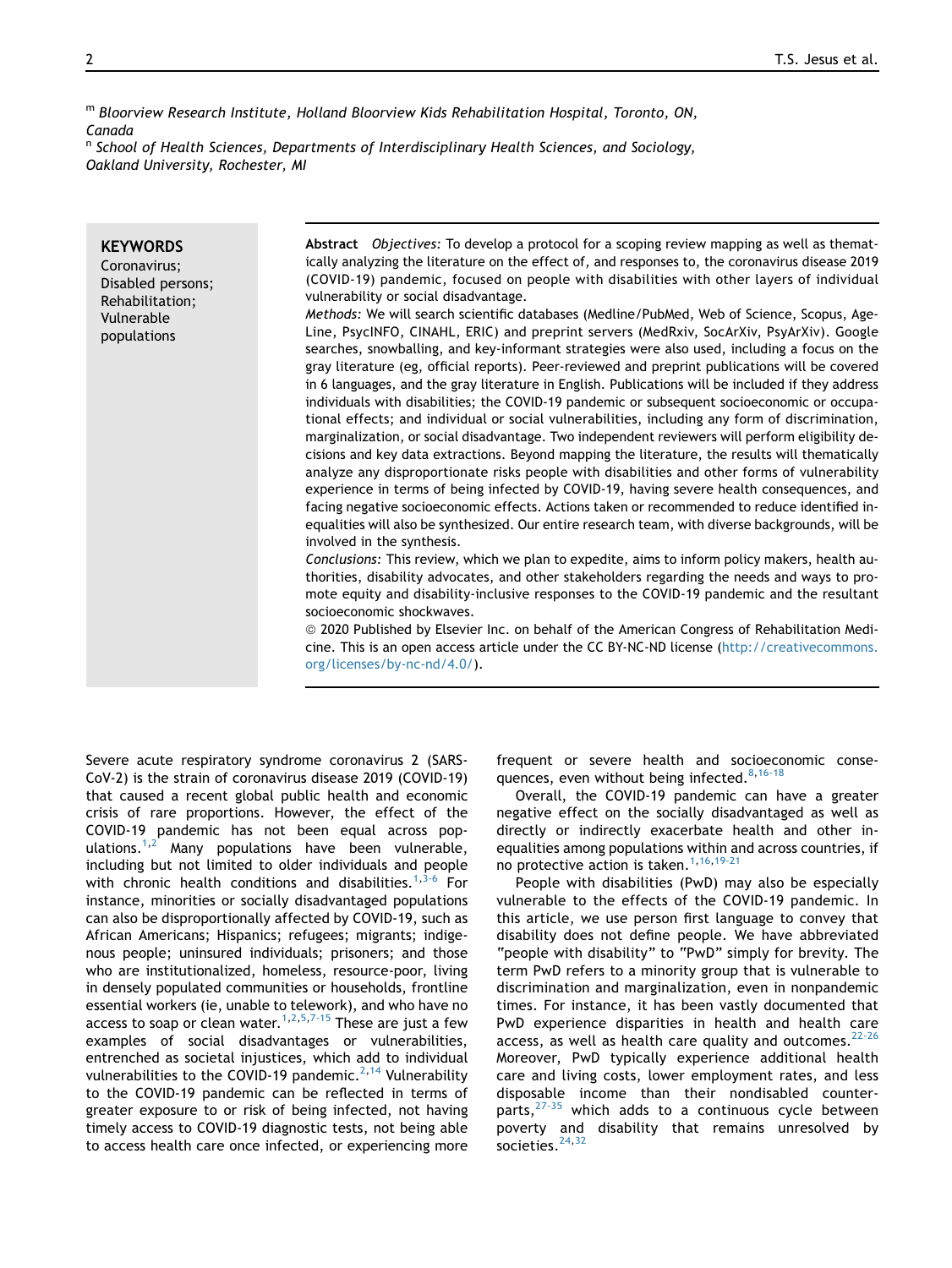In the current pandemic, PwD are more likely to be disproportionally affected by the COVID-19 pandemic in a myriad of ways.<sup>[36-38](#page-8-4)</sup> People with intellectual, developmental, mobility, or multiple impairments may have greater odds of being infected owing to difficulties in understanding or otherwise complying with preventive measures such as physical distancing, effective handwashing, or wearing masks.  $36,37$  $36,37$  $36,37$  Furthermore, people with intellectual, visual, or hearing impairments may not be able to comply with public health recommendations when these are provided in inaccessible forms (eg, verbally through opaque masks).[37](#page-8-5) In many societies, PwD are institutionalized and hence greatly exposed to physical contacting risks.  $5,39,40$  $5,39,40$  $5,39,40$  $5,39,40$ PwD can also disproportionally experience the consequences of a COVID-19 infection, as they often have greater rates of chronic or secondary health conditions,  $31,41-43$  $31,41-43$  $31,41-43$ including those related to respiratory and immune system function, heart diseases, or diabetes.<sup>[36](#page-8-4)</sup> Moreover, PwD living in the community often need assistance for their daily activities, accessing basic goods, or seeking health care, but such assistance may be restricted under lockdowns.<sup>[36](#page-8-4)</sup> Finally, in-person access to general health and rehabilitation services may be restricted owing to lockdown measures or because routinely available health or rehabilitation services, beds, and providers have been diverted to the emergency response to the COVID-19 pandemic.<sup>[44-47](#page-8-10)</sup>

All accounted, most PwD experience additional disadvantages that make them especially vulnerable to the COVID-19 pandemic (ie, at a greater risk of being disproportionally as well as negatively affected).  $23,24,32,48$  $23,24,32,48$  $23,24,32,48$  $23,24,32,48$  $23,24,32,48$  $23,24,32,48$  As such, they may need timely, purposive action from key stakeholders (eg, policy makers, public health authorities, civil society) for the health and social inequalities not to be further widened (but rather reduced) during and after the COVID-19 pandemic.

The purpose of the study to which this protocol refers is to review and synthesize the global literature reporting on PwD who experience at least 1 additional layer of individual or social vulnerabilities owing to the COVID-19 pandemic. Specifically, we aim to synthesize any (1) disproportionate or negative effects reported by the literature, in terms of greater risks of being infected; more frequent or severe health consequences from infection; and the greater risks of a negative social, occupational or economic effect arising from the COVID-19 pandemic, including any resultant social and economic shockwaves; and (2) action either taken or recommended, from or for any stakeholders, with the aim of preventing or mitigating the resultant health, social, or economic inequalities.

# Methods

#### Design

A scoping review method will be applied. $49,50$  $49,50$  $49,50$  Scoping reviews typically address an exploratory research question toward mapping key concepts, types of evidence, and gaps in research related to a given area, and often include an examination of the extent, range, and nature of research activity in a broad or complex topic, and may be coupled with a synthesis of the main content or themes covered to inform further policy, practice, and research. $50-52$  This scoping review will be based on the Arksey and O'Malley's framework $49$  and subsequent refinements of that framework[,51](#page-8-15),[52](#page-8-16) the Joanna Briggs Institute's methodological guidance,  $53$  and the Preferred Reporting Items for Systematic Reviews and Meta-Analysis (PRISMA)-Extensions for Scoping Reviews reporting guidelines<sup>[50](#page-8-14)</sup> in combination with applicable items from the PRISMA Statement to Equity-Focused Systematic Reviews (2012).<sup>[54](#page-8-18)</sup> For this study protocol, we follow the applicable items of the PRISMA Protocols.<sup>[55](#page-8-19)</sup> This study protocol has not been registered in the PROSPERO database (ie, a common database for the register of systematic reviews) $56,57$  and the register in other repositories, such as the Open Science Framework, is essentially an alternative to the publication of a study protocol.<sup>5</sup>

## Identifying the research question

In scoping reviews, the research question is a critical first step that provides the overall rationale for decision-making about the study design, conduct, and reporting of the review.[49](#page-8-13)[,51](#page-8-15),[52](#page-8-16) After initial engagement with the literature and gaining familiarity with the growing body of knowledge on the topic area, we developed the following research questions: (1) What are the amount and characteristics (eg, publication type, settings addressed) of the global, peerreviewed, preprint, and gray literature (eg, official reports) addressing whether or how PwD, who also experience additional forms or layers of individual or social vulnerability, encounter disproportionate health risks, as well as health and social consequences of the COVID-19 pandemic? (2) What does that literature say regarding disproportional risks and possible actions, either recommended or taken, to prevent or mitigate identified layers of vulnerability that PwD may experience as a result of the COVID-19 pandemic?

The map and synthesis of these disproportionate risks and respective actions taken or recommended, as reported in the reviewed literature, may inform policy makers, public health authorities, disability advocates, and other health and rehabilitation stakeholders, regarding needs or actions aimed at promoting health equity, avoiding discrimination, fostering social protection, and promoting the fulfillment of the human rights of PwD, especially those facing multiple layers of vulnerability owing to the COVID-19 pandemic.

#### Identifying relevant studies

The next step is to develop the search. For this study, 7 databases have been identified for the scientific, peerreviewed literature (ie, Medline/PubMed, Web of Science-Core Collection, Scopus, AgeLine, PsycINFO, CINAHL, and ERIC). We did not include EMBASE, for example, because it adds to Medline/PubMed essentially at the biomedical and biochemistry or pharmaceutical levels, whereas the scope of this study is at a broader level of health and social effects. Databases searches were conducted in mid-July and will be repeated when the initial synthesis has been completed, estimated to be 1 or 2 months later. Given the pace of current publications on COVID-19, $^{58}$  $^{58}$  $^{58}$  this update is likely key.

Publications regarding COVID-19 are currently more recent and more common on preprint servers than in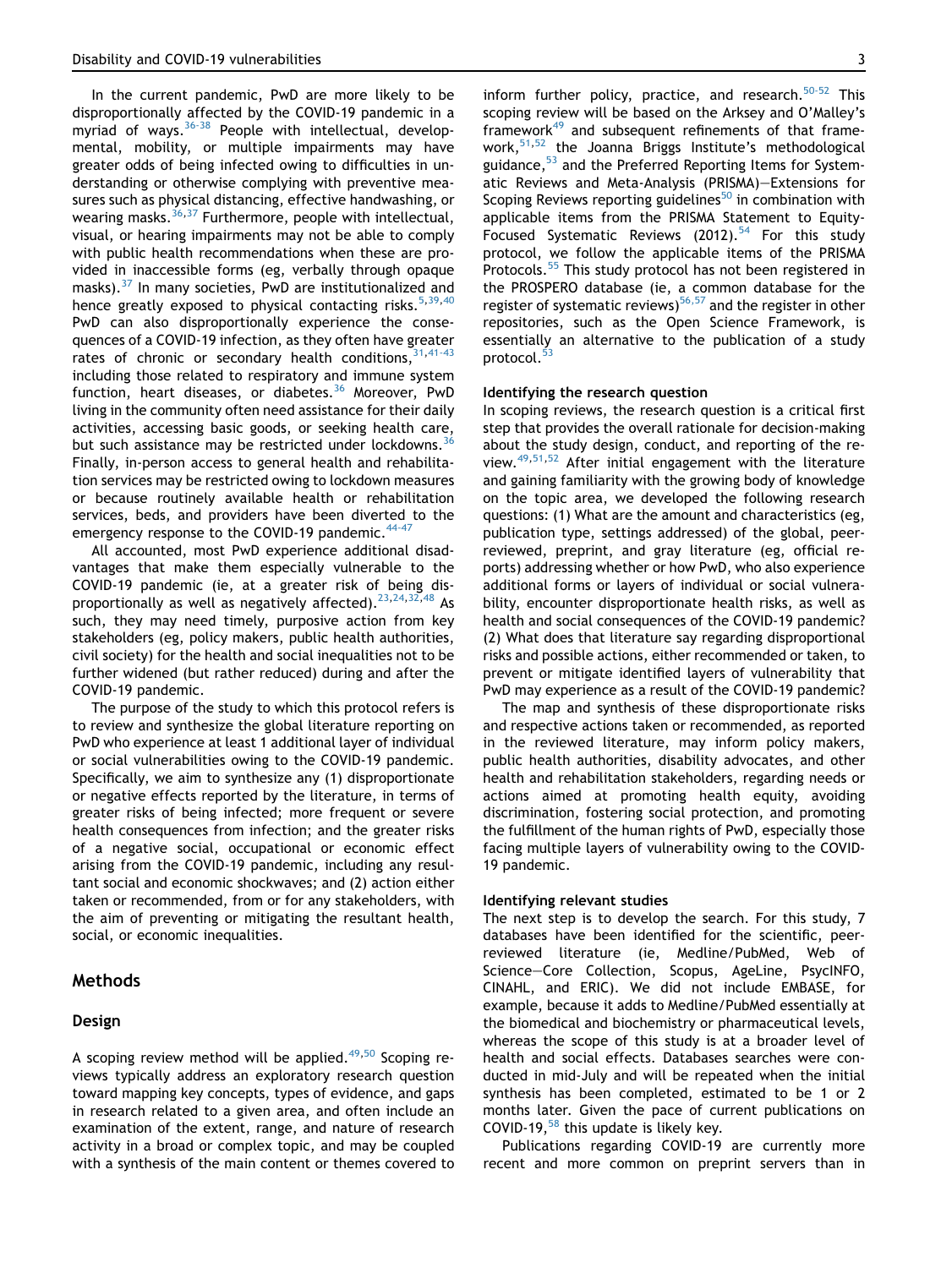peer-reviewed publications.<sup>[58](#page-8-21)</sup> Accordingly, we will also search 3 databases for preprint literature (ie, MedRxiv, SocArXiv, and PsyArXiv), and this search will be updated under the same terms. Supplemental appendix S1 (available online only at <http://www.archives-pmr.org/>) details the search strategy for each of the preprint servers. Records arising from scientific databases and preprint serves will be exported using a commercial references manager software (EndNote<sup>a</sup>), where duplicates will be removed.

Google<sup>b</sup> searches also will be performed with combinations of main keywords, as detailed in supplemental appendix S1. This is aimed at finding key elements of the gray literature, with a focus on official reports, guidelines, advice, or recommendations (eg, from national or international agencies, non-governmental organizations, or public health authorities). For consistency, the first 40 references from each Google search will be screened, including those from any social media source. Although not necessarily exhaustive of the worldwide gray literature, these searches can provide an indicator of the amount, scope, and content addressed by that literature. These searches will also be updated. Moreover, a snowballing search process (eg, author tracking, referenced sources), will be conducted for any included reference to identify any additional records.

Finally, supplied with a preliminary list of inclusions, members of the American Congress of Rehabilitation Medicine's International Networking Group and Refugee Empowerment Task Force will be consulted as key informants as to any additional references we may have missed.

## Study selection

To be included, any publication must (1) explicitly relate to the COVID-19 disease or pandemic, which is inclusive of any direct or indirect health or socioeconomic risks or effects; (2) explicitly address PwD as a group, related to a subgroup (eg, based on impairment type or underlying diagnostic condition), or related to individual cases or circumstances; and (3) explicitly expose another level of individual or social vulnerability to the COVID-19 pandemic (ie, beyond the experience of a disability) or resulting health or socioeconomic consequences.

Working definitions of the key, complex terms mentioned above (ie, "people with disabilities" and "vulnerability") are provided below. For the purpose of this study, "people with disability," or PwD, are defined as those experiencing, at any point across their lifespan, longor short-term impairments in 1 or more body structures or functions (eg, affecting mobility, sensorial, intellectual, communication, or cognitive function) arising from a health condition or natural processes (eg, aging) which, in interaction with environmental factors, affect the performance of daily activities or social participation.<sup>[59-62](#page-8-22)</sup> We do not restrict the scope of the underlying health conditions or impairment types. "Vulnerability" refers to characteristics or social circumstances of individuals or groups that put persons at greater risks of being infected, experiencing more severe health consequences of COVID-19 once infected, or experiencing more frequent or more severe health-related and social or economic consequences of the COVID-19 pandemic, with or without being infected. The latter can arise from the public health measures aimed at containing the pandemic (eg, lockdowns), from the subsequent global economic crisis, or any resultant policies or practices.

Examples of groups of people who can be vulnerable to or disproportionally affected by the COVID-19 pandemic are described in box 1. The examples in box 1 were constructed (ie, hypothesized) by the research team, who collectively hold expertise in disability and rehabilitation studies, global health, occupational therapy, psychology, ethics, and sociology. These examples were further informed by a recent global perspective on who faces health equity risks in the times of COVID-[1](#page-7-0)9,<sup>1</sup> a recent editorial in The Lancet on defining vulnerability or groups vulnerable to the COVID-19 pandemic, $^2$  $^2$  a subsequent commentary on vulnerabilities that arise from social disadvantages entrenched in societies,  $14$  broader conceptualizations of social disadvantage<sup>[63](#page-9-0)</sup> and marginalization,  $64$  and a myriad of recent publications pinpointing possible health and socioeconomic determinants or consequences of COVID-19, cited in the paper's introduction.

It is worth noting that the aforementioned list provides only possible examples of vulnerabilities to the effect of the COVID-19 pandemic. The list is illustrative and not intended to be exhaustive or deterministic. Although it aims to help guide more reliable selection decisions, it also aims not to strictly dictate them. As a recent editorial in The Lancet eloquently noted, "amid the COVID-19 pandemic, vulnerable groups are not only elderly people, those with ill health and comorbidities, or homeless or underhoused people, but also people from a gradient of socioeconomic groups that might struggle to cope financially, mentally, or physically with the crisis (p. 1089). $^{2}$  $^{2}$  $^{2}$ 

Overall, the publications reviewed will be deemed to address "vulnerability" if they cover any individual or group characteristics or social circumstances explicitly or implicitly linked to a disproportional effect of the COVID-19 pandemic. If the article fails to establish this connection, even if any of the listed characteristics are mentioned, it will be excluded. However, publications will be included if they address vulnerabilities and social disadvantages as an umbrella term (eg, not with a focus on specific groups) or address many of the above at the same time, not necessarily with clear boundaries. In fact, vulnerabilities and social disadvantages, such as those listed previously, are often synergistic and mutually reinforced.<sup>[32,63,65,66](#page-8-3)</sup> Finally, people can become vulnerable depending on the public health approach, the policy response, or lack thereof, and, hence, the eligibility decisions need to consider vulnerability issues for the reported context.

Two independent reviewers (SK and SB) will conduct both the level 1 screening (titles and abstract) and level 2 screening (full-text review with eligibility decisions). Each of these processes will be preceded by a pilot screening in a 5% to 10% random sample of references, in which an 80% agreement, or greater, must be achieved among the reviewers for the full screening to take place. Training and further pilot screening might be required until the minimum threshold is achieved. The process will be supervised by the guarantor of the review (T.J.), who has extensive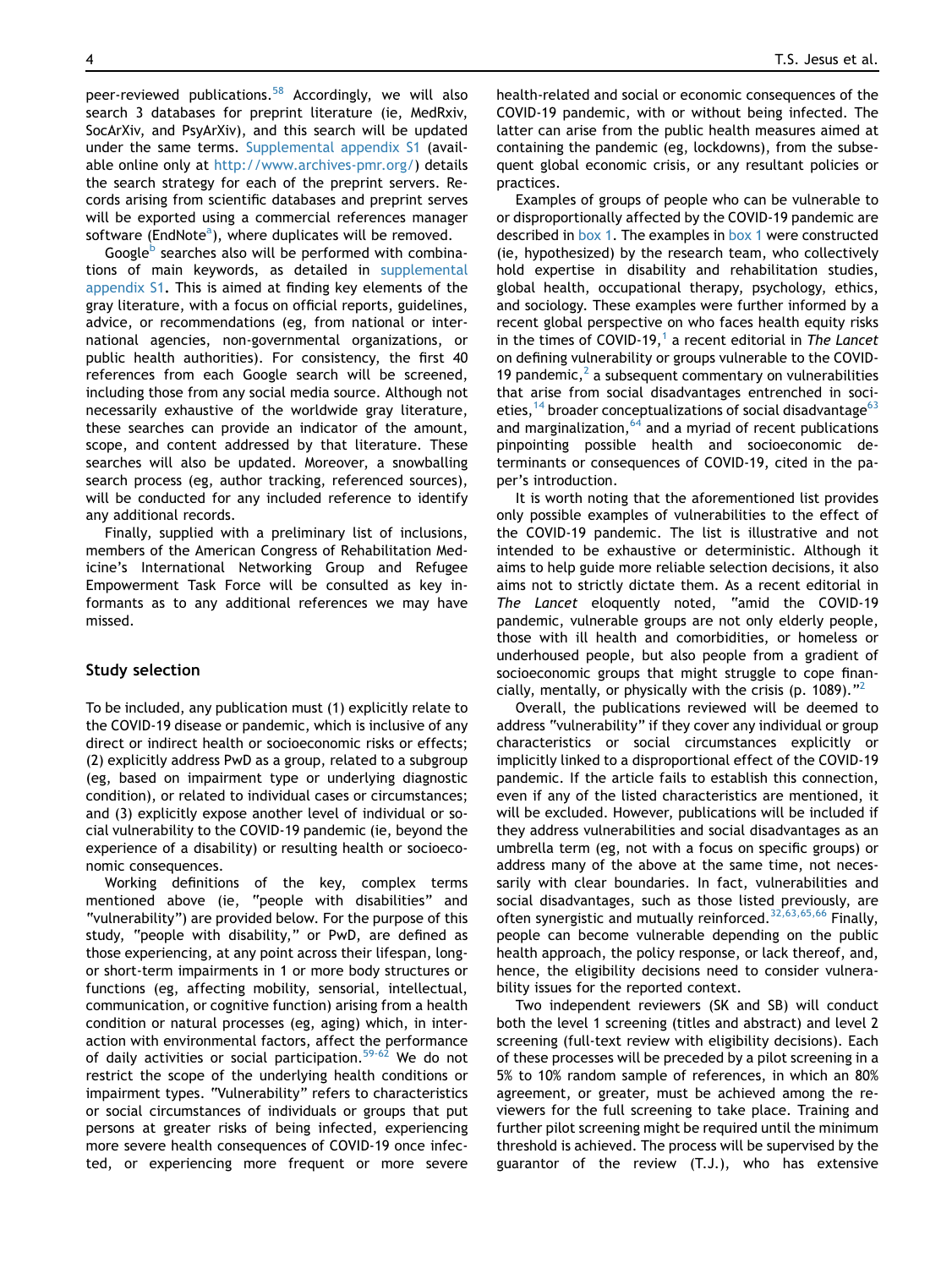experience leading scoping reviews. The same researcher decides on any remaining disagreements while calling for the support of any particular coauthor, as needed, according to one's expertise. Finally, depending on the number of references to be screened, additional reviewers may be engaged in the performance of the 2 independent reviewer roles, and will be subject to the same criteria.

Peer-reviewed or preprint publications in 6 languages (ie, English, French, Spanish, Greek, Russian, and Portuguese) will be included in the scoping review. Publications in Mandarin or Arabic languages, for example, will be excluded owing to lack of these language skills within the research team. The review of articles in languages other than English by a reviewer not primarily assigned with independent reviewer tasks will be directly overseen by the guarantor of the review (T.J.).

For the gray literature resulting from Google searches, we will include reports, guidelines, recommendations, or position papers from official sources or representative institutions. This includes, for example, governments, national or international agencies, public health authorities, national or international nongovernmental organizations, human and disability rights observatories, representative associations of disabled persons, and associations or confederations of professionals who intervene with or advocate for the health and well-being of PwD. We will only cover the gray literature in the English language for several reasons. First, we aim to expedite the review process to provide timely, actionable results that could have an effect on the response to the current pandemic. Restricting the coverage of the gray literature, but not restricting the inclusion of key English-language or international-level gray literature, is a way to achieve this, along with the backdrop of comprehensive searches in scientific databases and preprint servers inclusive of 6 languages. Second, the search and preliminary screening of the gray literature through Google searches will be conducted by a single researcher, whereas a search and preliminary screening in 6 different languages would need to be conducted by several researchers to accommodate varying languages. In addition to being impractical, this would also lead to a greater likelihood of a large inter-rater variability.

Peer-reviewed publications or preprints based on study or publication type (ie, empirical research, peer-reviewed published abstracts and letters to the editor) will be included. There are also no time limits for the inclusion of papers.

## Charting the data

Using a data extraction form and structure constructed by the research team, formal data elements (eg, publication type, source) will be extracted by 1 of the researchers (S.K.), with a random sample of 5% verified by another (J.B.). This will follow a predetermined coding structure elaborated by the research team.

Regarding the content of the literature, 2 independent reviewers (S.K. and S.B.) will extract text quotations on any added risk for or disproportionate effect of the COVID-19 pandemic (eg, on health, socioeconomic, and occupational dimensions) on PwD who also experience other vulnerabilities or social disadvantages. Any activities, taken as well as recommended, to prevent or mitigate the disproportionate effect and promote equity for PwD will also be extracted, for separate text boxes within the data extraction tables.

#### Collating, summarizing, and reporting the results

The findings will incorporate a summative description of the amount and range of the related literature. Descriptive statistics will be used (eg, percentages) to address issues of publication type, country(or countries) addressed, the source (eg, databases of peer-reviewed literature, preprint servers, or Google searches on the gray literature), and different type of impairments (eg, mobility, cognitive function, intellectual, developmental, sensorial), or the disabling of health conditions (eg, neurologic, cardiothoracic, musculoskeletal, or specific diagnosis), when applicable.

The number and percentage of the included publications that address the disproportionate risks of COVID-19 infection, the greater health effects from COVID-19 infection, or the greater socioeconomic or occupational injustices experienced or likely experienced by people with disabilities and other vulnerabilities in the pandemic scenario will be described. The same analysis will be applied to publications describing actions taken and recommended to be taken, to address any disproportional risk or effect. Moreover, we will quantify the publications addressing individual versus social vulnerability (ie, vulnerability from one's age, health condition, or other individual circumstances vs vulnerabilities that arise from group- or society-level circumstances), including from broader policies or public health responses to the COVID-19 pandemic. At a more granular level, the number of publications according to the types of vulnerability described in box 1, or any evolving adaptation from it, will be analyzed.

The analyses described in previous paragraphs will be derived from an initial, deductive coding, that is, based on a predefined coding structure built by the research team, performed independently by the 2 data extractors (S.K. and S.B.), along with any supporting qualitative notes or text quotations. These supportive notes will enable the scrutiny by the remaining elements of the research team. Final decisions on any disagreement in the ratings will be made by the guarantor of the review, who has led the design but who had no primary reviewer roles (T.J.).

Finally, a qualitative thematic analysis<sup>[67](#page-9-2)</sup> will be conducted from the content (ie, text quotations) extracted from the literature, on the disproportionate risks of COVID-19 infection; health effects from COVID-19 infection; social, economic or occupational injustices or inequalities widened or possibly widened as a result of the public health and economic crisis, or the policy and practices in response to that; and the actions taken and actions recommended to be taken to protect PwD and those with other vulnerabilities during the pandemic.

Although a table with a synthesis of findings, per study or category above, can be provided (eg, as supplementary material), the main results will be reported in the form of new, aggregative themes that highlight emergent knowledge and possibly novel patterns and configurations of that knowledge after juxtaposition of the raw findings from the 5 categories. Beyond coding, this analytical approach involves interpretation, finding overarching themes, new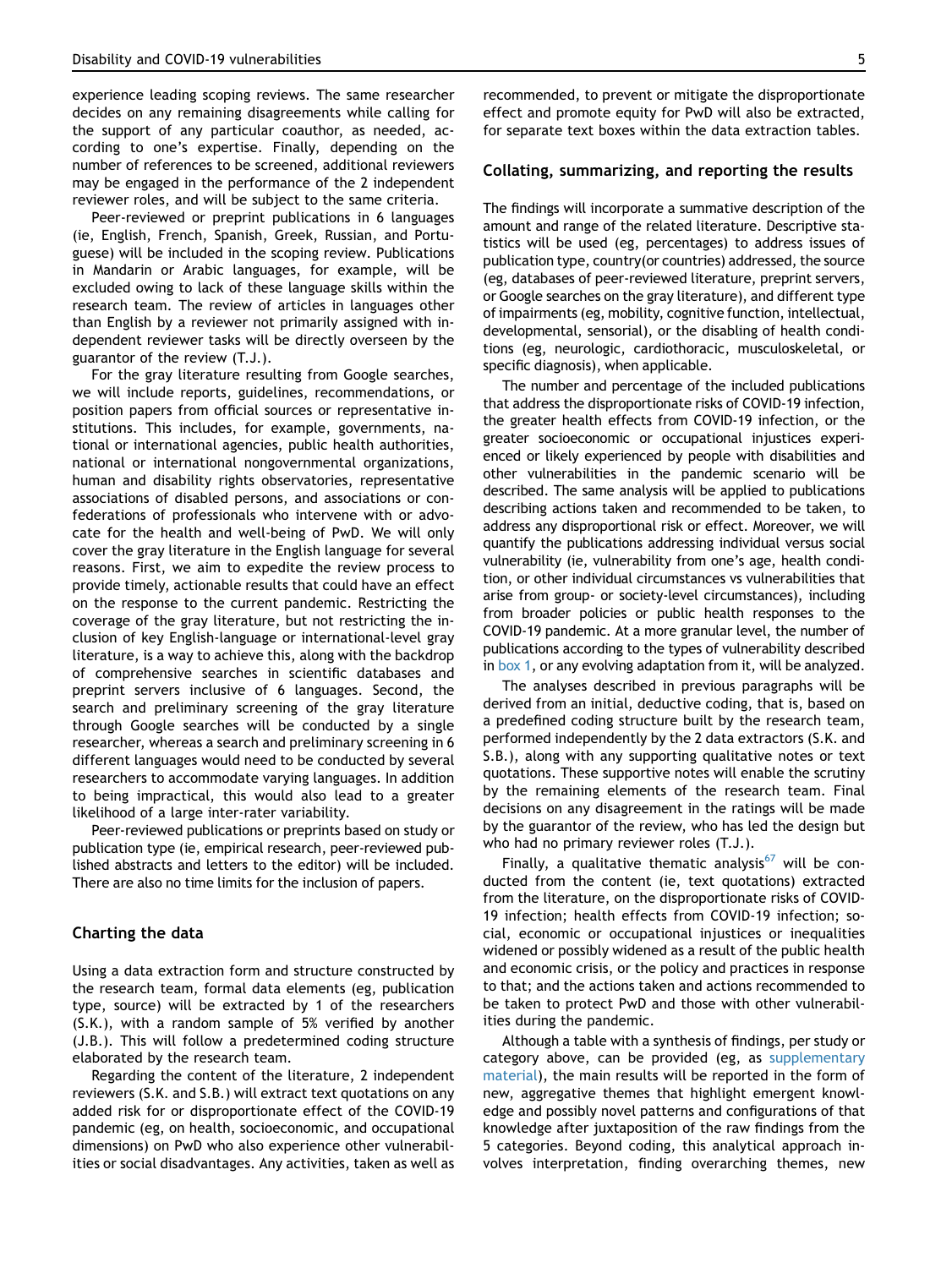Box 1. Examples of groups of people who may be vulnerable to the COVID-19 pandemic, apart from people experiencing a disability, organized by type of vulnerability

#### Health- and age-related characteristics

People with comorbid, chronic, or secondary health conditions, including those with an effect on the respiratory, cardiovascular, or immune function. These persons can be more severely affected by the COVID-19 disease.

People at an older age or with frail health conditions, including people with a history of debilitating health conditions (eg, dementia) and people with history of substance abuse. These persons can also be more severely affected by the direct health consequences of the COVID-19 disease, or can be subject to relapses or aggravation of their health status or functional limitations by the lack of support or assistance that may arise from the pandemic or resultant lockdowns.

People facing social isolation and lack of social support from lockdown or other preventive measures, especially older populations who can be subject to tighter or longer physical proximity restrictions. These persons can be vulnerable to negative psychosocial effects of the COVID-19 pandemic, including in terms of mental health, disfranchisement, occupational injustice, and social isolation.

People with depression or other mental health conditions (or who are at risk of having mental health conditions) can have their mental health status aggravated by the health or socioeconomic effects of COVID-19. These include any suicidal ideation or behaviors arising from the unemployment, financial, and other stresses coming from the public health and economic crisis.

Children with sensory processing difficulties who have unusual responses to sensory input can have difficulty coping with activities of hand washing and wearing masks.

#### Access to health services and equipment

People who are uninsured, underinsured, or who have no universal access to health care, including care directly related to COVID-19. This includes capacity to get (timely) diagnostic tests for COVID-19 or for accessing adequate treatment, including access to ventilators.

- People living in medically underserved or undersupplied areas (eg, rural or remote locations with limited access to diagnostic and treatment facilities, face masks, or other personal protective equipment).
- People with no or reduced access to transportation facilities or personal assistance services as a means to satisfy health and functional needs or access to health care.
- People whose need for timely access to assistive devices has been affected by disruptions in the supply chain or distribution of these products as a result of the COVID-19 pandemic and labor restrictions.

#### Living and housing conditions

- People who are homeless, homebound, underhoused, and who thereby may struggle to ensure physical distancing and adequate hygiene measures.
- People living in densely populated communities or households, who may struggle to ensure physical distancing, including during mandatory or self-imposed quarantine measures.
- People institutionalized, including the hospitalized and those living in nursing homes or residential facilities, who are subject to infection spread within the institutional environment.
- Prisoners or those who are incarcerated and in detainment or correctional facilities, where maintaining physical distancing and containing the spread of the disease can be complex or unattainable.
- People without (reliable) access to clean water and soap for the recommended hygiene measures.

People living in locations whose living conditions or social order have been threatened by military conflict, natural disasters, or other humanitarian crises.

## Income-related

- Populations identified as pertaining to low- or middle-income countries, regions, or areas, who may struggle to financially access health care beyond any universally assured, afford a living with the loss of income associated to preventive measures (eg, periods of lockdown), or in which lockdown measures for containing the pandemic have not been taken, at the population level, for economic reasons.
- People otherwise facing poverty or with no stable or sufficient income, economically exploited, underpaid, working in the informal economy, without access to a paid sick (or quarantine) leave, or the so-called working poor, who may have limited to no capacity to afford lockdowns and may have higher exposure to the socioeconomic shockwaves of the COVID-19 pandemic, without sizeable social protection.

#### Access to developmental-related services

- Children and youths with special education needs may have important restrictions in the in-person participation in school and other (eg, therapeutic) activities, restricted by lockdown measures. Virtual schooling or therapy may be demanding, unpractical, or less effective for many (eg, requiring caregiving assistance, skills in communication and information technologies from the caregivers or the children, digital devices and internet access, performed without tactile or bodily sensation such as that provided by a hands-on therapeutic input at the backdrop of children with sensory processing issues).
- Children and youths with developmental disabilities as well as their informal caregivers may have restricted access to health, social, or child protection services they may need to rely on, because of lockdowns or because these services and resources have been prioritized for addressing acute needs arising from the COVID-19 pandemic.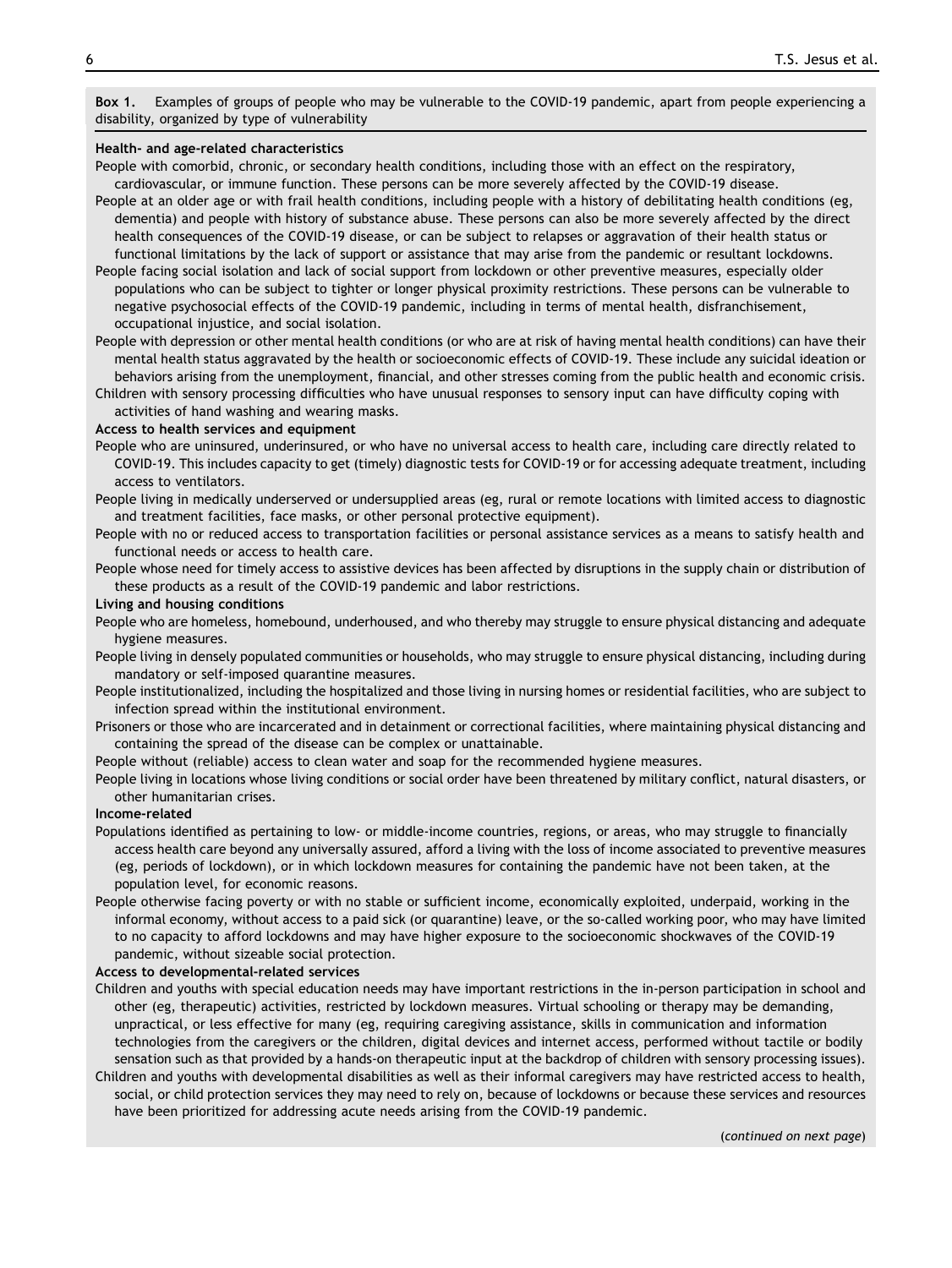#### Box 1. (continued)

Children and youths with developmental disabilities may be exposed to increased adverse childhood experiences such as abuse and neglect, exacerbated by COVID-19 related stress and the effect on caregivers and family.

Children and youths with developmental disabilities may have restricted opportunities to develop social abilities, interpersonal relationships, and other key developments as a result of the restricted social and physical contact, or may have difficulty adjusting to a suddenly altered routine.

#### Working roles and conditions

People with frontline, essential jobs (eg, in health care, pharmacy, grocery stores, transports), which need to be carried out even during lockdown periods.

People otherwise not able to telework, either by the nature of their job, lack of skills in using information and communication technologies, or lack of reasonable accommodations.

People who are unemployed, underemployed, laid-off, pressured to anticipate retirement, or pressured to take over frontline essential jobs without enough preparation, may face economic or health risks, including mental health risks.

Minority or socially disadvantaged populations

Refugees or asylum seekers as well as migrants, including those who are undocumented, may face cultural or language barriers to understand or comply with public health measures, poor living or preventive isolation conditions, poor to no access to health care, and poor economic resources, among other drivers of vulnerability and social disadvantage, likely exacerbated during a pandemic scenario.

People from minorities or socially disadvantaged races (eg, African Americans), ethnicities, minority religions within an area, or indigenous populations, who may lower working and livelihood conditions, lower access to health care, and cultural differences not accounted for in public health measures designed with the majorities or better-off in mind.

People who are victims of interpersonal or domestic violence, coercion, or sex-based prejudice may face health care access restrictions, may be unwillingly exposed to physical contact, or may be vulnerable to violence during lockdown periods.

meanings, and looking for co-occurring patterns in the data not only semantically present but also latent.

Although 3 authors (S.K., S.B., and T.J.) will build the initial thematic categories and synthesis, all will iteratively review the themes according to the data extracted and their own interpretative lens. The diversity of the backgrounds of the research authors, previously noted, will enrich this iteration, and help produce a more refined, transdisciplinary synthesis. Yet, to promote a theoretical integration and avoid a miscellaneous of unconnected perspectives, an overarching standpoint or theoretical cement is defined a priori. Within this regard, the thematic synthesis can be informed, among others, by an equity-oriented perspective,  $1,24,68,69$  $1,24,68,69$  $1,24,68,69$  $1,24,68,69$  systems-based thinking,  $70-76$  complex science principles, $77-81$  human-rights based perspectives,  $82,83$  $82,83$  social and occupational justice lenses, [84-86](#page-9-9) and disability-inclusive and universal design thinking,  $37,87-90$  $37,87-90$  all applied to an inte-grative development of health and social policies<sup>[1](#page-7-0),[8](#page-7-6),[14,](#page-7-5)[24](#page-8-2)</sup> that is needed now more than ever.  $91,92$  $91,92$ 

#### Experts' consultation

The consultation of experts is an optional yet recommended step in scoping a review.<sup>51</sup> The goals can include helping to find relevant publications and reinterpreting the review results and their implications. Experts for both steps will be consulted.

Regarding the finding of relevant publications, as mentioned previously, members of the American Congress of Rehabilitation Medicine's International Networking Group and Refugee Empowerment Task Force, a diverse group in terms of background and expertise, will be supplied with a preliminary list of inclusions and consulted as key informants on any additional reference potentially fitting the inclusion criteria we may have missed. Only the members of that group who are not authors of the paper will be consulted. Recommendations can address the gray literature, including for any group of people, world location, culture, or other variable potentially underrepresented. Although this process might not ensure exhaustive coverage of the gray literature, it may contribute to closing gaps in the representativeness of the reviewed information. Finally, the same group of experts will be afforded with the opportunity to comment or suggest amendments on the first complete draft of the results and discussion, which will be considered by the research team as a source of improvements in the final manuscript.

## Strengths, weaknesses, and dissemination

This scoping review examines a complex topic and is grounded in a carefully designed, published scoping review protocol, which adds to the strength and transparency of the methodology. Two independent reviewers will be used across the screening decisions and key data extractions. The thematic analysis will integrate a diversity of theoretical and disciplinary perspectives, facilitated by the heterogenic background and expertise of the research authors. Last but not least, the topic is timely and can likely inform policy makers, public health authorities, and other stakeholders on any action needed to promote equity and disability-inclusive responses to the pandemic and the resultant socioeconomic shockwaves. With an expedited yet comprehensive review process, one can expect that the results of this review will be instrumental for the global public health and economic crisis situation arising currently as a result of the COVID-19 pandemic, as well as informing the preparedness for any future global public health crises.

A limitation of this work is that a quality appraisal of the included studies, which is typical in scoping reviews, will not be performed. On one hand, as this is a very recent topic, we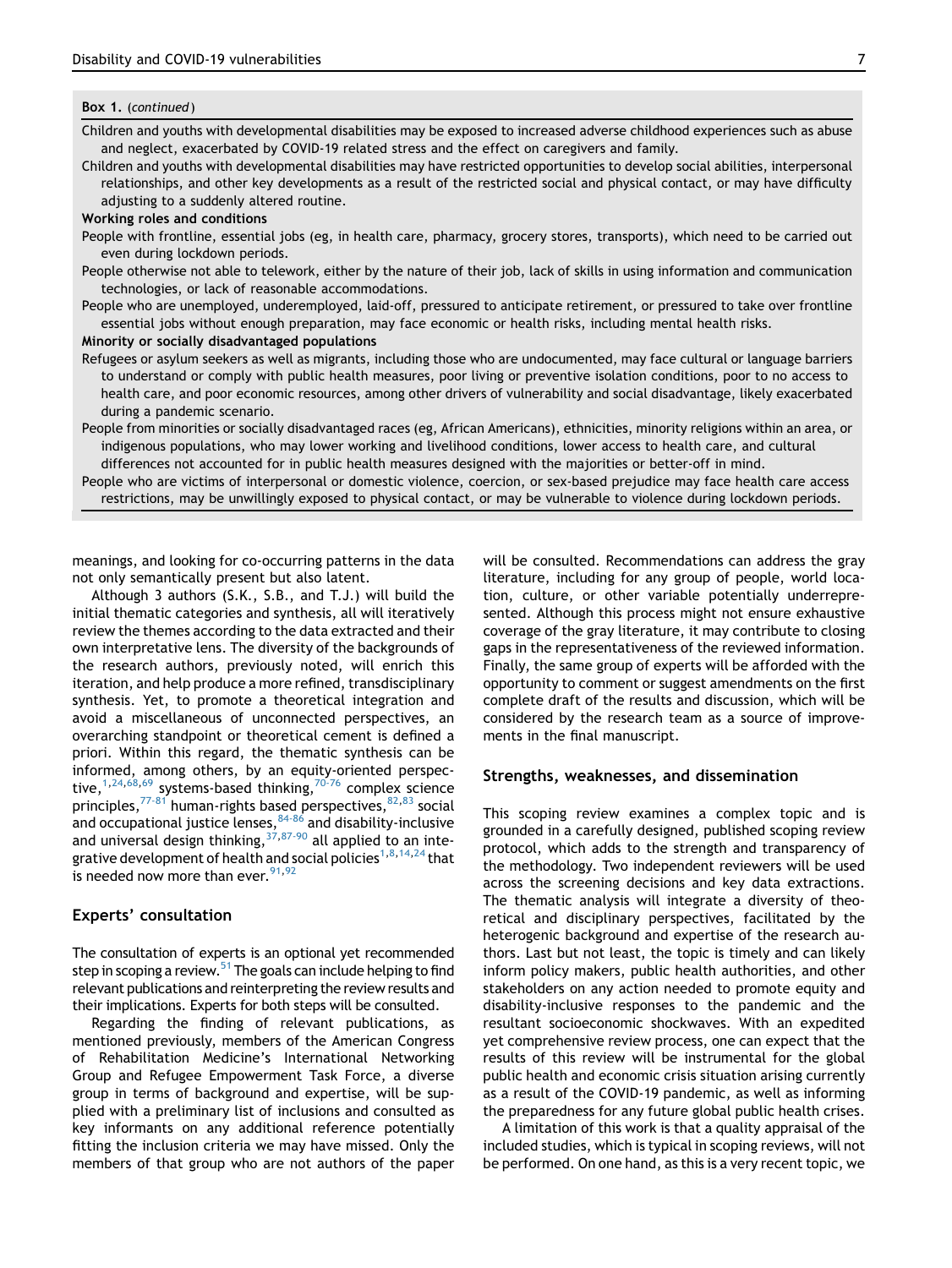do not expect to review many planned or higher-level scientific evidence (eg, from protocol-based systematic reviews, longitudinal, or experimental studies). However, we expect to include a greater number of case studies or reports, analyses of public domain or existing research data, practicebased cross-sectional research, and even perspective papers. Indeed, commentaries, letters, and editorials have been prevalent in the peer-reviewed literature related to COVID-19.[58](#page-8-21) On the other hand, we aim to address exploratory research questions and map the breadth of the existing literature on a topic, not to review the efficacy or effectiveness of interventions (or diagnostic tests) or test a prespecified hypothesis, for which a quality assessment, grading, and related eligibility decisions would be key. Also, there is a risk of not being exhaustive or representative of the world's different cultures, responses, or perspectives in the review of gray literature, in part owing to the restriction of English-language material. This decision was made to ensure the feasibility and timeliness of the execution of this review, as the issue of timeliness is key for the results to be actionable right now, in the context of the COVID-19 pandemic.  $93,94$  $93,94$ This is, however, a restricted compromise, compared with rapid review methods addressing COVID-19 issues,  $93$  and what is typical in rapid review approaches for pressing health policy issues, even apart from a pandemic scenario.<sup>[95](#page-9-15)</sup> For example, 2 independent reviewers are involved across both stages of the scoping review, and a study protocol will be published, which is still uncommon in scoping reviews, especially in the rehabilitation field, even without a "rapid" label.<sup>[96](#page-9-16)</sup> Although the process is expedited and does not include the gray literature in languages other than English, in essence we will conduct a full-fledged scoping review, including 6 languages for the peer-reviewed and preprint literature. As a major limitation, PwD have not been consulted as experts. Consulting experts is an optional step. For feasibility and timeliness, only experts from an existing group will be consulted. This current restriction does not prevent that any missing perspectives (eg, from PwD or their representatives) could, and probably will, be collected and integrated later, over the scoping review results.

The dissemination of the study results will be made through a peer-reviewed publication and through newsletter or policy briefs expanding from the action of the American Congress of Rehabilitation Medicine's Refugee Empowerment Task Force, and its broader International Networking Group.

# Suppliers

- a. EndNote; Clarivate Analytics.
- b. Google Search; Google LLC.

# Corresponding author

Tiago S. Jesus, PhD, Global Health and Tropical Medicine and WHO Collaborating Center on Health Workforce Policy and Planning, Institute of Hygiene and Tropical Medicine, NOVA University of Lisbon, Rua da Junqueira 100, Lisbon 1349-008, Portugal. E-mail address: [jesus-ts@outlook.com.](mailto:jesus-ts@outlook.com)

## Acknowledgments

We thank Fofi Constantinidou, PhD, Chair of the American Congress of Rehabilitation Medicine's International Networking Group, and Erkut Kucukboyac, PhD, Co-Chair of the Refugees Empowerment Task Force, for the initial review and continuous support provided to this project.

# <span id="page-7-0"></span>References

- <span id="page-7-1"></span>1. [Shadmi E, Chen Y, Dourado I, et al. Health equity and COVID-](http://refhub.elsevier.com/S2590-1095(20)30046-X/sref1)[19: global perspectives. Int J Equity Health 2020;19:104.](http://refhub.elsevier.com/S2590-1095(20)30046-X/sref1)
- <span id="page-7-2"></span>2. [The Lancet. Redefining vulnerability in the era of COVID-19.](http://refhub.elsevier.com/S2590-1095(20)30046-X/sref2) [Lancet 2020;395:1089.](http://refhub.elsevier.com/S2590-1095(20)30046-X/sref2)
- 3. [Liu K, Chen Y, Lin R, Han K. Clinical features of COVID-19 in](http://refhub.elsevier.com/S2590-1095(20)30046-X/sref3) [elderly patients: a comparison with young and middle-aged](http://refhub.elsevier.com/S2590-1095(20)30046-X/sref3) [patients. J Infect 2020;80:e14-8](http://refhub.elsevier.com/S2590-1095(20)30046-X/sref3).
- <span id="page-7-3"></span>4. [Rothan HA, Byrareddy SN. The epidemiology and pathogenesis](http://refhub.elsevier.com/S2590-1095(20)30046-X/sref4) [of coronavirus disease \(COVID-19\) outbreak. J Autoimmun](http://refhub.elsevier.com/S2590-1095(20)30046-X/sref4) [2020;109:102433](http://refhub.elsevier.com/S2590-1095(20)30046-X/sref4).
- 5. [Goldman PS, van Ijzendoorn MH, Sonuga-Barke EJS. The im](http://refhub.elsevier.com/S2590-1095(20)30046-X/sref5)[plications of COVID-19 for the care of children living in resi](http://refhub.elsevier.com/S2590-1095(20)30046-X/sref5)[dential institutions. Lancet Child Adolesc Health 2020;4:e12](http://refhub.elsevier.com/S2590-1095(20)30046-X/sref5).
- <span id="page-7-4"></span>6. [Carrieri D, Peccatori FA, Boniolo G. COVID-19: a plea to protect](http://refhub.elsevier.com/S2590-1095(20)30046-X/sref6) [the older population. Int J Equity Health 2020;19:72.](http://refhub.elsevier.com/S2590-1095(20)30046-X/sref6)
- <span id="page-7-6"></span>7. [Smith JA, Judd J. COVID-19: vulnerability and the power of](http://refhub.elsevier.com/S2590-1095(20)30046-X/sref7) [privilege in a pandemic. Health Promot J Austr 2020;31:158-60](http://refhub.elsevier.com/S2590-1095(20)30046-X/sref7).
- 8. [Nicola M, Alsafi Z, Sohrabi C, et al. The socio-economic impli](http://refhub.elsevier.com/S2590-1095(20)30046-X/sref8)[cations of the coronavirus pandemic \(COVID-19\): a review. Int J](http://refhub.elsevier.com/S2590-1095(20)30046-X/sref8) [Surg 2020;78:185-93.](http://refhub.elsevier.com/S2590-1095(20)30046-X/sref8)
- 9. [Yancy CW. COVID-19 and African Americans. JAMA 2020 Apr 15](http://refhub.elsevier.com/S2590-1095(20)30046-X/sref9) [\[Epub ahead of print\]](http://refhub.elsevier.com/S2590-1095(20)30046-X/sref9).
- 10. [Poole DN, Escudero DJ, Gostin LO, et al. Responding to the](http://refhub.elsevier.com/S2590-1095(20)30046-X/sref10) [COVID-19 pandemic in complex humanitarian crises. Int J Eq](http://refhub.elsevier.com/S2590-1095(20)30046-X/sref10)[uity Health 2020;19:41.](http://refhub.elsevier.com/S2590-1095(20)30046-X/sref10)
- 11. [Meneses-Navarro S, Freyermuth-Enciso MG, Pelcastre-](http://refhub.elsevier.com/S2590-1095(20)30046-X/sref11)[Villafuerte BE, et al. The challenges facing indigenous com](http://refhub.elsevier.com/S2590-1095(20)30046-X/sref11)[munities in Latin America as they confront the COVID-19](http://refhub.elsevier.com/S2590-1095(20)30046-X/sref11) [pandemic. Int J Equity Health 2020;19:63.](http://refhub.elsevier.com/S2590-1095(20)30046-X/sref11)
- 12. [Wallace M, Hagan L, Curran KG, et al. COVID-19 in Correctional](http://refhub.elsevier.com/S2590-1095(20)30046-X/sref12) [and detention facilities - United States, February-April 2020.](http://refhub.elsevier.com/S2590-1095(20)30046-X/sref12) [MMWR Morb Mortal Wkly Rep 2020;69:587-90.](http://refhub.elsevier.com/S2590-1095(20)30046-X/sref12)
- <span id="page-7-5"></span>13. [Jiwani SS, Antiporta DA. Inequalities in access to water and](http://refhub.elsevier.com/S2590-1095(20)30046-X/sref13) [soap matter for the COVID-19 response in sub-Saharan Africa.](http://refhub.elsevier.com/S2590-1095(20)30046-X/sref13) [Int J Equity Health 2020;19:82](http://refhub.elsevier.com/S2590-1095(20)30046-X/sref13).
- 14. [Ahmad A, Chung R, Eckenwiler L, et al. What does it mean to](http://refhub.elsevier.com/S2590-1095(20)30046-X/sref14) [be made vulnerable in the era of COVID-19? Lancet 2020;395:](http://refhub.elsevier.com/S2590-1095(20)30046-X/sref14) [1481-2.](http://refhub.elsevier.com/S2590-1095(20)30046-X/sref14)
- <span id="page-7-7"></span>15. [American Geriatrics Society. American Geriatrics Society Policy](http://refhub.elsevier.com/S2590-1095(20)30046-X/sref15) [Brief: COVID-19 and nursing homes. J Am Geriatr Soc 2020;68:](http://refhub.elsevier.com/S2590-1095(20)30046-X/sref15) [908-11.](http://refhub.elsevier.com/S2590-1095(20)30046-X/sref15)
- 16. [Dorn AV, Cooney RE, Sabin ML. COVID-19 exacerbating in](http://refhub.elsevier.com/S2590-1095(20)30046-X/sref16)[equalities in the US. Lancet 2020;395:1243-4](http://refhub.elsevier.com/S2590-1095(20)30046-X/sref16).
- 17. [Galea S, Abdalla SM. COVID-19 pandemic, unemployment, and](http://refhub.elsevier.com/S2590-1095(20)30046-X/sref17) [civil unrest: underlying deep racial and socioeconomic divides.](http://refhub.elsevier.com/S2590-1095(20)30046-X/sref17) [JAMA 2020 Jun 12 \[Epub ahead of print\].](http://refhub.elsevier.com/S2590-1095(20)30046-X/sref17)
- <span id="page-7-8"></span>18. [Gunnell D, Appleby L, Arensman E, et al. Suicide risk and](http://refhub.elsevier.com/S2590-1095(20)30046-X/sref18) [prevention during the COVID-19 pandemic. Lancet Psychiatry](http://refhub.elsevier.com/S2590-1095(20)30046-X/sref18) [2020;7:468-71](http://refhub.elsevier.com/S2590-1095(20)30046-X/sref18).
- 19. [Gilbert M, Pullano G, Pinotti F, et al. Preparedness and](http://refhub.elsevier.com/S2590-1095(20)30046-X/sref19) [vulnerability of African countries against importations of](http://refhub.elsevier.com/S2590-1095(20)30046-X/sref19) [COVID-19: a modelling study. Lancet 2020;395:871-7.](http://refhub.elsevier.com/S2590-1095(20)30046-X/sref19)
- 20. [Hopman J, Allegranzi B, Mehtar S. Managing COVID-19 in low](http://refhub.elsevier.com/S2590-1095(20)30046-X/sref20)[and middle-income countries. JAMA 2020 Mar 16 \[Epub ahead](http://refhub.elsevier.com/S2590-1095(20)30046-X/sref20) [of print\]](http://refhub.elsevier.com/S2590-1095(20)30046-X/sref20).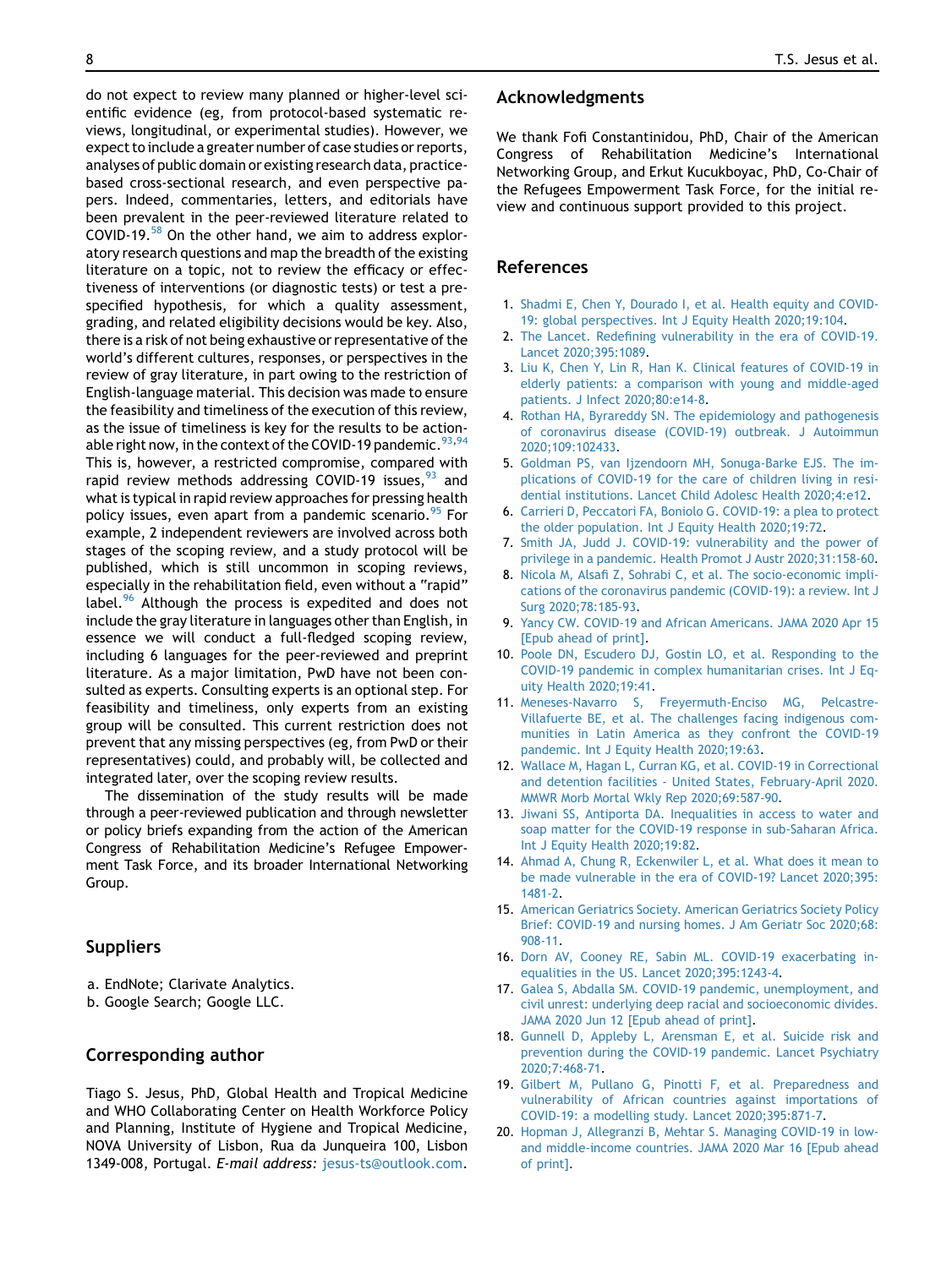- 21. [Chandan JS, Taylor J, Bradbury-Jones C, et al. COVID-19: a](http://refhub.elsevier.com/S2590-1095(20)30046-X/sref21) [public health approach to manage domestic violence is](http://refhub.elsevier.com/S2590-1095(20)30046-X/sref21) [needed. Lancet Public Health 2020;5:e309.](http://refhub.elsevier.com/S2590-1095(20)30046-X/sref21)
- <span id="page-8-0"></span>22. [Rowland M, Peterson-Besse J, Dobbertin K, et al. Health](http://refhub.elsevier.com/S2590-1095(20)30046-X/sref22) [outcome disparities among subgroups of people with disabil](http://refhub.elsevier.com/S2590-1095(20)30046-X/sref22)[ities: a scoping review. Disabil Health J 2014;7:136-50.](http://refhub.elsevier.com/S2590-1095(20)30046-X/sref22)
- <span id="page-8-11"></span>23. [Peterson-Besse JJ, Walsh ES, Horner-Johnson W, et al. Barriers](http://refhub.elsevier.com/S2590-1095(20)30046-X/sref23) [to health care among people with disabilities who are members](http://refhub.elsevier.com/S2590-1095(20)30046-X/sref23) [of underserved racial/ethnic groups: a scoping review of the](http://refhub.elsevier.com/S2590-1095(20)30046-X/sref23) [literature. Med Care 2014;52:S51-63.](http://refhub.elsevier.com/S2590-1095(20)30046-X/sref23)
- <span id="page-8-2"></span>24. [Mithen J, Aitken Z, Ziersch A, et al. Inequalities in social](http://refhub.elsevier.com/S2590-1095(20)30046-X/sref24) [capital and health between people with and without disabil](http://refhub.elsevier.com/S2590-1095(20)30046-X/sref24)[ities. Soc Sci Med 2015;126:26-35](http://refhub.elsevier.com/S2590-1095(20)30046-X/sref24).
- 25. [Hughes-McCormack LA, Rydzewska E, Henderson A, et al.](http://refhub.elsevier.com/S2590-1095(20)30046-X/sref25) [Prevalence and general health status of people with intellec](http://refhub.elsevier.com/S2590-1095(20)30046-X/sref25)[tual disabilities in Scotland: a total population study. J Epi](http://refhub.elsevier.com/S2590-1095(20)30046-X/sref25)[demiol Community Health 2018;72:78-85](http://refhub.elsevier.com/S2590-1095(20)30046-X/sref25).
- 26. [Peacock G, Iezzoni LI, Harkin TR. Health care for Americans](http://refhub.elsevier.com/S2590-1095(20)30046-X/sref26) [with disabilities–25 Years after the ADA. N Engl J Med 2015;373:](http://refhub.elsevier.com/S2590-1095(20)30046-X/sref26) [892-3.](http://refhub.elsevier.com/S2590-1095(20)30046-X/sref26)
- <span id="page-8-1"></span>27. [Gewurtz RE, Langan S, Shand D. Hiring people with disabilities:](http://refhub.elsevier.com/S2590-1095(20)30046-X/sref27) [a scoping review. Work 2016;54:135-48.](http://refhub.elsevier.com/S2590-1095(20)30046-X/sref27)
- 28. [Ohl A, Grice Sheff M, Small S, et al. Predictors of employment](http://refhub.elsevier.com/S2590-1095(20)30046-X/sref28) [status among adults with autism spectrum disorder. Work 2017;](http://refhub.elsevier.com/S2590-1095(20)30046-X/sref28) [56:345-55](http://refhub.elsevier.com/S2590-1095(20)30046-X/sref28).
- 29. [Friedman C. The relationship between disability prejudice and](http://refhub.elsevier.com/S2590-1095(20)30046-X/sref29) [disability employment rates. Work 2020;65:591-8](http://refhub.elsevier.com/S2590-1095(20)30046-X/sref29).
- 30. [Kumin L, Schoenbrodt L. Employment in adults with Down](http://refhub.elsevier.com/S2590-1095(20)30046-X/sref30) [syndrome in the United States: results from a national survey. J](http://refhub.elsevier.com/S2590-1095(20)30046-X/sref30) [Appl Res Intellect Disabil 2016;29:330-45](http://refhub.elsevier.com/S2590-1095(20)30046-X/sref30).
- <span id="page-8-8"></span>31. [Gudlavalleti MV, John N, Allagh K, et al. Access to health care](http://refhub.elsevier.com/S2590-1095(20)30046-X/sref31) [and employment status of people with disabilities in South](http://refhub.elsevier.com/S2590-1095(20)30046-X/sref31) [India, the SIDE \(South India Disability Evidence\) study. BMC](http://refhub.elsevier.com/S2590-1095(20)30046-X/sref31) [Public Health 2014;14:1125.](http://refhub.elsevier.com/S2590-1095(20)30046-X/sref31)
- <span id="page-8-3"></span>32. [Banks LM, Kuper H, Polack S. Poverty and disability in low- and](http://refhub.elsevier.com/S2590-1095(20)30046-X/sref32) [middle-income countries: a systematic review. PLoS One 2017;](http://refhub.elsevier.com/S2590-1095(20)30046-X/sref32) [12:e0189996](http://refhub.elsevier.com/S2590-1095(20)30046-X/sref32).
- 33. [Lee JC, Heinemann AW. Forgoing physician visits because of](http://refhub.elsevier.com/S2590-1095(20)30046-X/sref33) [cost: a source of health disparities for elderly people with](http://refhub.elsevier.com/S2590-1095(20)30046-X/sref33) [disabilities? Arch Phys Med Rehabil 2010;91:1319-26.](http://refhub.elsevier.com/S2590-1095(20)30046-X/sref33)
- 34. [Minh HV, Giang KB, Liem NT, et al. Estimating the extra cost of](http://refhub.elsevier.com/S2590-1095(20)30046-X/sref34) [living with disability in Vietnam. Glob Public Health 2015;](http://refhub.elsevier.com/S2590-1095(20)30046-X/sref34) [10\(Suppl 1\):S70-9.](http://refhub.elsevier.com/S2590-1095(20)30046-X/sref34)
- 35. [Mitra S, Palmer M, Kim H, Mont D, Groce N. Extra costs of living](http://refhub.elsevier.com/S2590-1095(20)30046-X/sref35) [with a disability: a review and agenda for research. Disabil](http://refhub.elsevier.com/S2590-1095(20)30046-X/sref35) [Health J 2017;10:475-84.](http://refhub.elsevier.com/S2590-1095(20)30046-X/sref35)
- <span id="page-8-4"></span>36. [World Health Organization. Disability considerations during the](http://refhub.elsevier.com/S2590-1095(20)30046-X/sref36) [COVID-19 outbreak. Geneva: World Health Organization; 2020.](http://refhub.elsevier.com/S2590-1095(20)30046-X/sref36)
- <span id="page-8-5"></span>37. [Armitage R, Nellums LB. The COVID-19 response must be](http://refhub.elsevier.com/S2590-1095(20)30046-X/sref37) [disability inclusive. Lancet Public Health 2020;5:e257](http://refhub.elsevier.com/S2590-1095(20)30046-X/sref37).
- 38. [Cuypers M, Schalk BWM, Koks-Leensen MCJ, et al. Mortality](http://refhub.elsevier.com/S2590-1095(20)30046-X/sref38) [of people with intellectual disabilities during the 2017/2018](http://refhub.elsevier.com/S2590-1095(20)30046-X/sref38) [influenza epidemic in the Netherlands: potential implica](http://refhub.elsevier.com/S2590-1095(20)30046-X/sref38)[tions for the COVID-19 pandemic. J Intellect Disabil Res](http://refhub.elsevier.com/S2590-1095(20)30046-X/sref38) [2020;64:482-8.](http://refhub.elsevier.com/S2590-1095(20)30046-X/sref38)
- <span id="page-8-6"></span>39. [Landes SD, Turk MA, Formica MK, et al. COVID-19 outcomes](http://refhub.elsevier.com/S2590-1095(20)30046-X/sref39) [among people with intellectual and developmental disability](http://refhub.elsevier.com/S2590-1095(20)30046-X/sref39) [living in residential group homes in New York State. Disabil](http://refhub.elsevier.com/S2590-1095(20)30046-X/sref39) [Health J 2020 Jun 24 \[Epub ahead of print\]](http://refhub.elsevier.com/S2590-1095(20)30046-X/sref39).
- <span id="page-8-7"></span>40. [Mills WR, Sender S, Lichtefeld J, et al. Supporting individuals](http://refhub.elsevier.com/S2590-1095(20)30046-X/sref40) [with intellectual and developmental disability during the first](http://refhub.elsevier.com/S2590-1095(20)30046-X/sref40) [100 days of the COVID-19 outbreak in the USA. J Intellect](http://refhub.elsevier.com/S2590-1095(20)30046-X/sref40) [Disabil Res 2020;64:489-96.](http://refhub.elsevier.com/S2590-1095(20)30046-X/sref40)
- <span id="page-8-9"></span>41. [Rimmer JH, Chen MD, Hsieh K. A conceptual model for iden](http://refhub.elsevier.com/S2590-1095(20)30046-X/sref41)[tifying, preventing, and managing secondary conditions in](http://refhub.elsevier.com/S2590-1095(20)30046-X/sref41) [people with disabilities. Phys Ther 2011;91:1728-39.](http://refhub.elsevier.com/S2590-1095(20)30046-X/sref41)
- 42. [Moharic M. Research on prevalence of secondary conditions in](http://refhub.elsevier.com/S2590-1095(20)30046-X/sref42) [individuals with disabilities: an overview. Int J Rehabil Res](http://refhub.elsevier.com/S2590-1095(20)30046-X/sref42) [2017;40:297-302.](http://refhub.elsevier.com/S2590-1095(20)30046-X/sref42)
- 43. [Reichard A, Stolzle H, Fox MH. Health disparities among adults](http://refhub.elsevier.com/S2590-1095(20)30046-X/sref43) [with physical disabilities or cognitive limitations compared to](http://refhub.elsevier.com/S2590-1095(20)30046-X/sref43) [individuals with no disabilities in the United States. Disabil](http://refhub.elsevier.com/S2590-1095(20)30046-X/sref43) [Health J 2011;4:59-67](http://refhub.elsevier.com/S2590-1095(20)30046-X/sref43).
- <span id="page-8-10"></span>44. [Boldrini P, Bernetti A, Fiore P. Impact of COVID-19 outbreak on](http://refhub.elsevier.com/S2590-1095(20)30046-X/sref44) [rehabilitation services and Physical and Rehabilitation Medi](http://refhub.elsevier.com/S2590-1095(20)30046-X/sref44)[cine \(PRM\) physicians' activities in Italy. An official document](http://refhub.elsevier.com/S2590-1095(20)30046-X/sref44) [of the Italian PRM Society \(SIMFER\). Eur J Phys Rehabil Med](http://refhub.elsevier.com/S2590-1095(20)30046-X/sref44) [2020;56:316-8.](http://refhub.elsevier.com/S2590-1095(20)30046-X/sref44)
- 45. [Boldrini P, Kiekens C, Bargellesi S, et al. First impact of COVID-](http://refhub.elsevier.com/S2590-1095(20)30046-X/sref45)[19 on services and their preparation. "Instant paper from the](http://refhub.elsevier.com/S2590-1095(20)30046-X/sref45) [field" on rehabilitation answers to the Covid-19 emergency. Eur](http://refhub.elsevier.com/S2590-1095(20)30046-X/sref45) [J Phys Rehabil Med 2020;56:319-22](http://refhub.elsevier.com/S2590-1095(20)30046-X/sref45).
- 46. [Choon-Huat Koh G, Hoenig H. How should the rehabilitation](http://refhub.elsevier.com/S2590-1095(20)30046-X/sref46) [community prepare for 2019-nCoV? Arch Phys Med Rehabil](http://refhub.elsevier.com/S2590-1095(20)30046-X/sref46) [2020;101:1068-71](http://refhub.elsevier.com/S2590-1095(20)30046-X/sref46).
- 47. [Chang MC, Park D. How should rehabilitative departments of](http://refhub.elsevier.com/S2590-1095(20)30046-X/sref47) [hospitals prepare for coronavirus disease 2019? Am J Phys Med](http://refhub.elsevier.com/S2590-1095(20)30046-X/sref47) [Rehabil 2020;99:475-6.](http://refhub.elsevier.com/S2590-1095(20)30046-X/sref47)
- <span id="page-8-12"></span>48. [Courtney-Long EA, Romano SD, Carroll DD, et al. Socioeco](http://refhub.elsevier.com/S2590-1095(20)30046-X/sref48)[nomic factors at the intersection of race and ethnicity influ](http://refhub.elsevier.com/S2590-1095(20)30046-X/sref48)[encing health risks for people with disabilities. J Racial Ethn](http://refhub.elsevier.com/S2590-1095(20)30046-X/sref48) [Health Disparities 2017;4:213-22.](http://refhub.elsevier.com/S2590-1095(20)30046-X/sref48)
- <span id="page-8-13"></span>49. [Daudt HM, van Mossel C, Scott SJ. Enhancing the scoping study](http://refhub.elsevier.com/S2590-1095(20)30046-X/sref49) [methodology: a large, inter-professional team's experience](http://refhub.elsevier.com/S2590-1095(20)30046-X/sref49) [with Arksey and O'Malley's framework. BMC Med Res Methodol](http://refhub.elsevier.com/S2590-1095(20)30046-X/sref49) [2013;13:48](http://refhub.elsevier.com/S2590-1095(20)30046-X/sref49).
- <span id="page-8-14"></span>50. [Tricco AC, Lillie E, Zarin W, et al. PRISMA extension for scoping](http://refhub.elsevier.com/S2590-1095(20)30046-X/sref50) [reviews \(PRISMA-ScR\): checklist and explanation. Ann Intern](http://refhub.elsevier.com/S2590-1095(20)30046-X/sref50) [Med 2018;169:467-73](http://refhub.elsevier.com/S2590-1095(20)30046-X/sref50).
- <span id="page-8-15"></span>51. [Levac D, Colquhoun H, O'Brien KK. Scoping studies: advancing](http://refhub.elsevier.com/S2590-1095(20)30046-X/sref51) [the methodology. Implement Sci 2010;5:69](http://refhub.elsevier.com/S2590-1095(20)30046-X/sref51).
- <span id="page-8-16"></span>52. [Colquhoun HL, Levac D, O'Brien KK, et al. Scoping reviews:](http://refhub.elsevier.com/S2590-1095(20)30046-X/sref52) [time for clarity in definition, methods, and reporting. J Clin](http://refhub.elsevier.com/S2590-1095(20)30046-X/sref52) [Epidemiol 2014;67:1291-4.](http://refhub.elsevier.com/S2590-1095(20)30046-X/sref52)
- <span id="page-8-17"></span>53. [Peters MD, Godfrey CM, Khalil H, et al. Guidance for con](http://refhub.elsevier.com/S2590-1095(20)30046-X/sref53)[ducting systematic scoping reviews. Int J Evid Based Healthc](http://refhub.elsevier.com/S2590-1095(20)30046-X/sref53) [2015;13:141-6.](http://refhub.elsevier.com/S2590-1095(20)30046-X/sref53)
- <span id="page-8-18"></span>54. [Welch V, Petticrew M, Petkovic J, et al. Extending the PRISMA](http://refhub.elsevier.com/S2590-1095(20)30046-X/sref54) [statement to equity-focused systematic reviews \(PRISMA-E](http://refhub.elsevier.com/S2590-1095(20)30046-X/sref54) [2012\): explanation and elaboration. Int J Equity Health 2015;](http://refhub.elsevier.com/S2590-1095(20)30046-X/sref54) [14:92.](http://refhub.elsevier.com/S2590-1095(20)30046-X/sref54)
- <span id="page-8-19"></span>55. [Moher D, Shamseer L, Clarke M, et al. Preferred reporting](http://refhub.elsevier.com/S2590-1095(20)30046-X/sref55) [items for systematic review and meta-analysis protocols](http://refhub.elsevier.com/S2590-1095(20)30046-X/sref55) [\(PRISMA-P\) 2015 statement. Syst Rev 2015;4:1](http://refhub.elsevier.com/S2590-1095(20)30046-X/sref55).
- <span id="page-8-20"></span>56. [Page MJ, Shamseer L, Tricco AC. Registration of systematic](http://refhub.elsevier.com/S2590-1095(20)30046-X/sref56) [reviews in PROSPERO: 30,000 records and counting. Syst Rev](http://refhub.elsevier.com/S2590-1095(20)30046-X/sref56) [2018;7:32](http://refhub.elsevier.com/S2590-1095(20)30046-X/sref56).
- 57. [Sideri S, Papageorgiou SN, Eliades T. Registration in the in](http://refhub.elsevier.com/S2590-1095(20)30046-X/sref57)[ternational prospective register of systematic reviews \(PROS-](http://refhub.elsevier.com/S2590-1095(20)30046-X/sref57)[PERO\) of systematic review protocols was associated with](http://refhub.elsevier.com/S2590-1095(20)30046-X/sref57) [increased review quality. J Clin Epidemiol 2018;100:103-10](http://refhub.elsevier.com/S2590-1095(20)30046-X/sref57).
- <span id="page-8-21"></span>58. [Gianola S, Jesus TS, Bargeri S, Castellini G. Publish or perish:](http://refhub.elsevier.com/S2590-1095(20)30046-X/sref58) [reporting characteristics of peer-reviewed publications, pre](http://refhub.elsevier.com/S2590-1095(20)30046-X/sref58)[prints and registered studies on the COVID-19 pandemic.](http://refhub.elsevier.com/S2590-1095(20)30046-X/sref58) [medRxiv 2020:2020.06.14.20130823.](http://refhub.elsevier.com/S2590-1095(20)30046-X/sref58)
- <span id="page-8-22"></span>59. [Meyer T, Gutenbrunner C, Bickenbach J, et al. Towards a](http://refhub.elsevier.com/S2590-1095(20)30046-X/sref59) [conceptual description of rehabilitation as a health strategy. J](http://refhub.elsevier.com/S2590-1095(20)30046-X/sref59) [Rehabil Med 2011;43:765-9](http://refhub.elsevier.com/S2590-1095(20)30046-X/sref59).
- 60. [Stucki G, Cieza A, Melvin J. The International Classification of](http://refhub.elsevier.com/S2590-1095(20)30046-X/sref60) [Functioning, Disability and Health \(ICF\): a unifying model for](http://refhub.elsevier.com/S2590-1095(20)30046-X/sref60) [the conceptual description of the rehabilitation strategy. J](http://refhub.elsevier.com/S2590-1095(20)30046-X/sref60) [Rehabil Med 2007;39:279-85](http://refhub.elsevier.com/S2590-1095(20)30046-X/sref60).